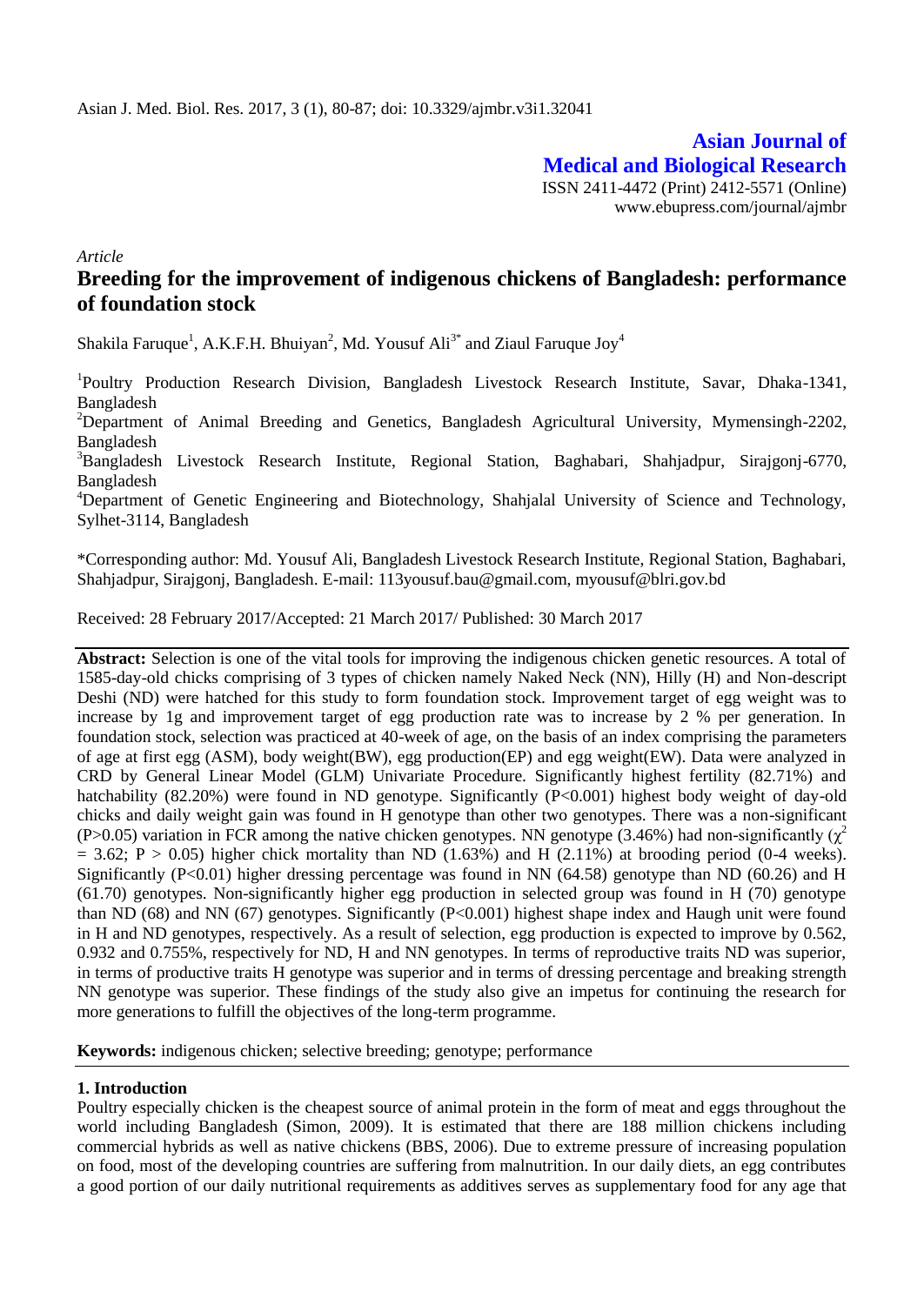**81**

meet the protein deficiency. People always try to find the indigenous (Deshi) cockerel for its tenderness and special taste (Ahmed and Ali, 2007). Though the price of Deshi chicken is more than broiler (Islam, 2003) and are more demanded compared to broiler meat. Recent studies showed that despite their low overall productivity indigenous chicken display wide range of variability in terms of morphological, production and genetic characteristics (Halima, 2007) implying the potential for improvement through selective breeding. A study conducted by Faruque *et al.* (2010a) under intensive management in three indigenous chicken genotypes viz. Non-descript deshi, Hilly and Naked Neck have shown existence of significant variation in various traits and hence expecting adequate response to selection. There are very few examples of pure breeding programs for indigenous birds in Bangladesh and around the world. Therefore considering the above situation this study was undertaken with the objectives of; i) to compare the productive and reproductive performances of foundation stock of 3 native genotypes under intensive management, ii) to improve the genetic potentiality of Indigenous chicken genotypes for selected economic trait(s) through successive generations of pure breeding and iii) to recommend suitable tools /techniques / methods for the improvement of native chickens of Bangladesh.

# **2. Materials and Methods**

# **2.1. Formation of foundation stock**

As a part of selection and improvement of indigenous chicken, the Poultry Production Research Division (PPRD) of BLRI to date collected 5 types of indigenous chicken on the basis of phenotypic characteristics of birds to continue the said breeding program. But the individuals were not selected on the basis of their selection index value/breeding value. As a first step, it is necessary to establish a foundation stock. Foundation stock was established utilizing the existing stock of BLRI as well as by incorporating variation through screening of males/females/eggs from wider indigenous chicken gene pool of Bangladesh.

# **2.2. Selection of egg collection area**

The representative areas on the basis of availability of chicken were selected namely Bandarban, Naikhongchari, Rangamati, Chockoria, Sherpur (Jhinaigati), Mymensingh, Dhaka (Dhamrai), Manikganj (Shibaloy, Horirampur, Saturia, Ghior), Kishoreganj, Sirajganj (Baghabari) and Borguna for egg collection.

# **2.3. Fertile egg collection and production of experimental chicks**

A total of 4688 eggs (NN-1683, H- 1546 and ND-1459) were collected from different parts of Bangladesh. In this regards, a group of MS students of Bangladesh Agricultural University were engaged for collecting the hatching eggs. Collected eggs were hatched in Poultry Production Research Division (PPRD). Chicks were obtained from two hatches. A total of 1585 day-old chicks were used in this study comprising of 918 ND, 378 H and 289 NN.

| Name of   | <b>Sex</b> | No. of day | No. of growing chicks |         | No. of adult |                 | No. of selected bird |
|-----------|------------|------------|-----------------------|---------|--------------|-----------------|----------------------|
| genotype  |            | old chicks | 8 wks                 | 16 wks. | birds        | <b>Selected</b> | <b>Spare</b>         |
| ND        | Male       | 918        | 85                    | 40      | 40           | 16              | 10                   |
|           | Female     |            | 230                   | 200     | 200          | 80              | 20                   |
| H         | Male       | 378        | 45                    | 20      | 20           | ◠               |                      |
|           | Female     |            | 115                   | 100     | 100          | 40              | 10                   |
| <b>NN</b> | Male       | 289        | 45                    | 20      | 20           | Ω               |                      |
|           | Female     |            | 115                   | 100     | 100          | 40              | 10                   |

# **2.4. Breeding and experimental design**

# **2.5. Selection objective**

Improvement target of egg weight was to increase by 1 g and improvement target of egg production rate was to increase by 2% per generation.

# **2.6. Selection criteria**

In foundation stock, selection were practiced at 40-week of age, on the basis of an index comprising the parameters of age at first egg (days), body weight (g) at 40 weeks of age, egg production (%) (168-280 days) and egg weight (g) at 40 weeks of age etc.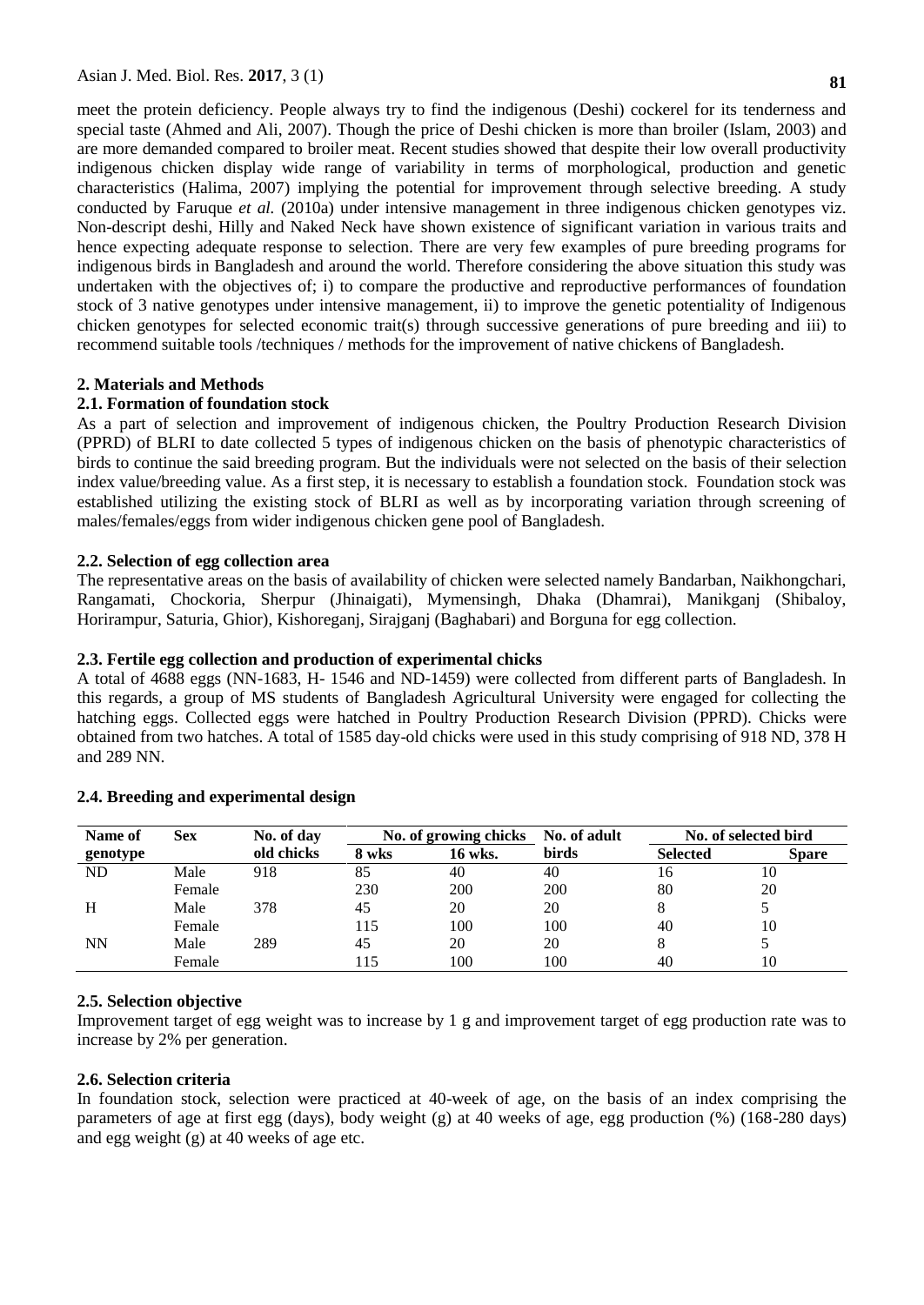Asian J. Med. Biol. Res. **2017**, 3 (1)

The selection Index was computed by the following equation:

Selection Index (I) =  $b_1x_1 + b_2x_2 + \dots + b_nx_n$ 

Where,  $x_1, x_2, \ldots, x_n$  represent the phenotypic value for the trait  $b_1, b_2, \ldots, b_n$  denote the relative weight given to each of the trait

The total score was obtained from above calculation is a selection index. The individual with the higher total score was selected for breeding purposes. Both index selection and independent culling levels were used to select chicken.

### **2.7. Mating design**

In foundation stock, selected males and females were mated at the ratio of 1: 5 using artificial insemination. Selected cocks/sire was mated with hens that were produced by different sire. A rotational mating design was followed to keep inbreeding as low as possible.

### **2.8. General flock management**

# **2.8.1. Housing**

The chicks were brooded and reared up to 16 weeks of age with individual wing band in a brooding and growing house in an open sided semi gable type roof with concrete floor. The adult birds were reared in a cage individually. After 16 weeks of age all female and male birds were transferred into individual cage and maintain individual feeder and drinker. The house and cages were cleaned, washed and then disinfected before starting the experiment.

# **2.8.2. Feeding**

Concentrate mixtures feed that contain 20.06% Crude Protein & 2908 Kcal ME/kg DM; 18.13% Crude Protein & 2904 Kcal ME/kg DM and 16.33% Crude Protein & 2845 Kcal ME/kg DM were provided twice daily in the morning and evening during brooding, growing and laying period, respectively. Cool clean drinking water was supplied all the times.

### **2.8.3. Brooding and management**

Pedigree chicks were leg-banded at day old. Day-old chicks collected from the two hatches were individually weighed and transferred in pens into the brooder. They were provided 5% glucose solution for the first six hours. Vitamins were also added to drinking water. Brooding was done by fitting 100 watts electric bulbs and then heat was decreased gradually by lifting up the bulbs as per requirement of the temperature. After 14 days leg-band was pulled out from leg and applied to wings. Debeaking was performed after 10-12 days of age. All chicks were vaccinated as per schedule given by veterinarian.

## **2.8.4. Lighting program**

The photoperiod for brooding period was started at 24 hours/day reduced @ 1 hour/week. Depending on season and day length photoperiod was maintained for layer birds. All the birds were reared in a natural-ventilated poultry house and a 16h photoperiod with 12h sunlight and 4 h artificial lights.

### **2.9. Recording system**

Records were kept on day-old weight (g), fortnightly individual body weight up to 8 weeks, monthly weight up to 20 weeks, daily egg production, and egg weight at 40 weeks of age, temperature and humidity, growth rate, feed intake and feed conversion ration (FCR). At 12 weeks of age, six birds from each genotype were slaughtered to analyze the meat yield traits. Egg quality characteristics i.e. egg weight, egg length, egg width, shape index, albumen index, yolk index, Haugh Unit , yolk color, albumen height, yolk height, blood spot, meat spot were measured and recorded at  $38<sup>th</sup>$  weeks of age.

### **2.10. Statistical analysis**

All recorded data were analyzed by Generalized Linear Model (GLM) procedure using SPSS 11.5 for Windows (SPSS, 1998). For all statistical purposes the theory of Snedecor and Cochran (1989) were followed. The present data used in the study were from three different genotypes and the structures of data were unbalanced (Table 1).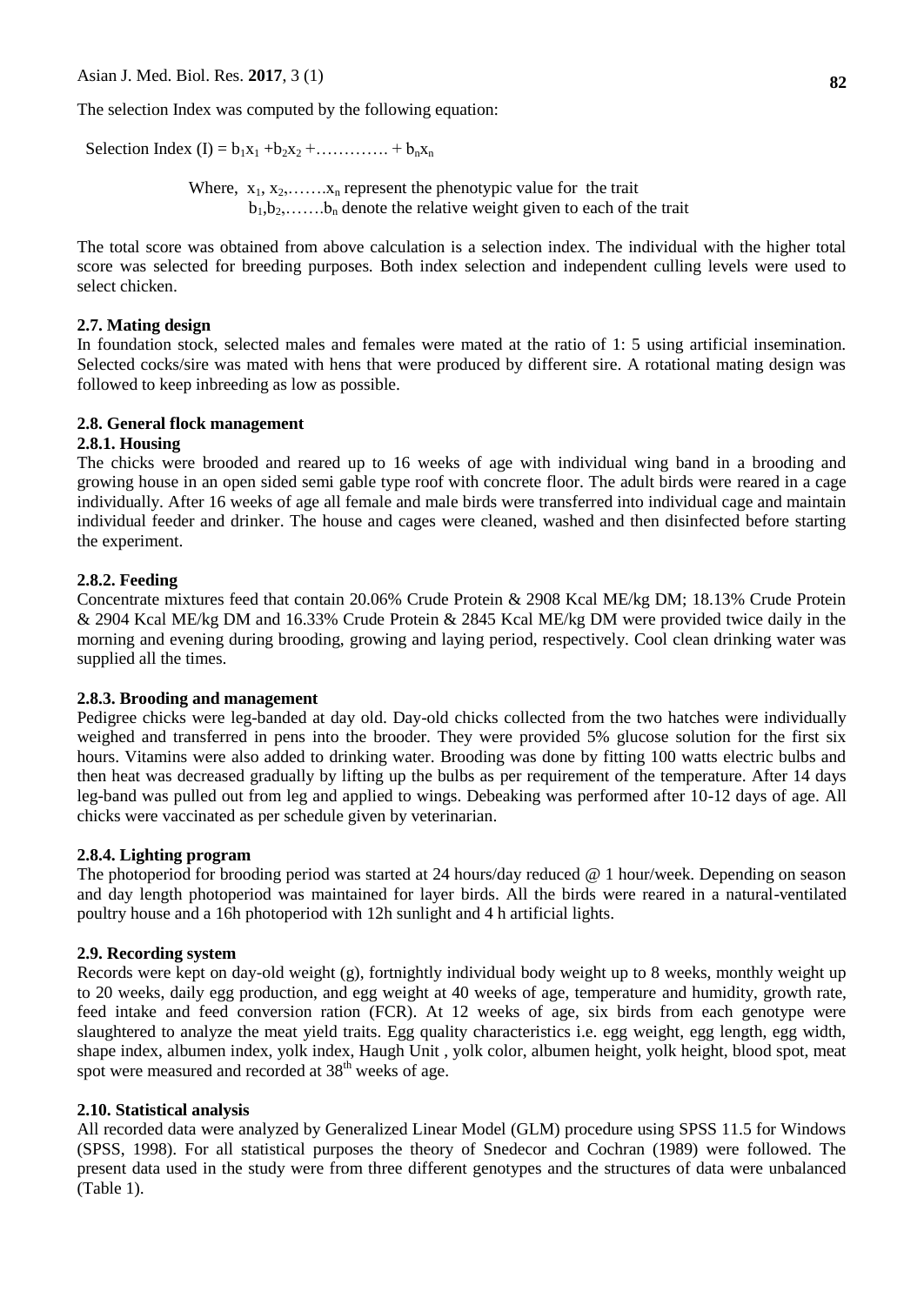#### **2.11. Prediction of expected selection response**

Expected selection response in three types of Indigenous chicken for egg production, egg weight, body weight and age at sexual maturity was estimated for foundation stock using the following equation (Falconer, 1981).

$$
R = 1/2 h^2 \times S_f
$$

where,

 $R =$  Expected response in mass selection  $h^2$  = heritability,  $h^2$  of EP, EW, ASM and BW  $S_f$  = Selection differential for dam.

#### **3. Results and Discussion**

#### **3.1. Fertility and hatchability**

Significantly (P<0.001) lowest fertility (46.69%) was found in H genotype (Table 1). The lowest result obtained may be there was serious shortage of sound male birds in the villages. Most of them shared breeding males with neighbours. The villagers didn't maintain the male-female ratio. Nutritional status is also another factor for reducing the fertility rate. (Kirk *et al.*1980) observed that fertility declined approximately 11% from 34 to 60 week of hen age. (Faruque *et al.* 2011) reported that fertility percentage ranged from 84.95 to 97.57% in ND, H and NN genotypes in intensive management using artificial insemination. Lowest hatchability was found in NN (75.62%) genotype. This finding is little bit higher than the findings of (Faruque *et al*. 2011) who found the hatchability on fertile eggs in NN genotype was 60.60, 65.07 and 68.85% respectively for first, second and third batches.

### **3.2. Body weight, weight gain, feed consumption and FCR**

The average initial body weights of day-old chicks of ND, H and NN were 27.74, 28.00 and 24.96 g, respectively and the difference was significant (P<0.001) (Table 2). (Faruque *et al.* 2007) found that the body weight at hatch for ND, H and NN genotypes was 31.2, 30.5, 31.7 g, respectively under intensive management system which was much higher than the present study. Significantly (P<0.001) highest daily weight gain was found in H genotype at all stages. At four weeks of age; the ND, H and NN genotypes had the mean growth rate of 3.53, 3.72 and 3.39 g per bird per day, respectively. These findings are more or less similar to the findings of Halima (2007) who found the average growth rate of 3.30, 3.80, 3.50, 3.60 and 4.00 g respectively for Gassay, Tilili, Gelila, Debre-Elias and Guangua indigenous chicken of Ethiopia. From 4-20 weeks of age, the mean daily body weight gain ranged from 8.39 g in NN genotype to 10.26 g in H genotype. From 0-20 weeks of age, the average body weight gains of ND, H and NN were 7.59, 9.04 and 7.48 g, respectively. Halima (2007) reported that at 0-22 weeks of age, mean body weight gains of 7.56, 7.52, 6.67, 7.77, 6.58, 7.92 and 7.98 g, respectively for Tilili, Gelila, Debre-Elias, Melo-Hamusit, Gassay, Guangua and Mecha indigenous chickens of Ethiopia. The daily feed intake was affected by genotype at 4-20 and 0-20 weeks of age  $(P<0.001)$  which is shown in Table 3 but daily feed intake was not affected by genotype at 0-4 weeks of age. There was a non-significant (P>0.05) variation in FCR among the native genotypes at all stages. Growth rate affected feed conversion. From 0-4 weeks of age, feed conversion ratio (feed:gain) varied from 3.16 in H genotype to 3.56 in NN genotype. Yeasmin (2001) found feed conversion ratio during 0-4 week growth period in DN (desi normal) and DD (desi dwarf) to be 3.55 and 5.50, respectively. At the end of the growth period (0-22 weeks), Halima (2007) found FCR was 11.89, 13.14, 13.10, 11.08, 13.87, 10.97 and 11.56, respectively for Tilili, Gelila, Debre-Elias, Melo-Hamusit, Gassay, Guangua and Mecha indigenous chickens of Ethiopia. These findings are much higher than our present findings.

#### **3.3. Mortality**

NN genotype (3.46%) had non-significantly ( $\chi^2$  = 3.62; P > 0.05) higher chick mortality than ND (1.63%) and H (2.11%) at brooding period (0-4 weeks) which is shown in Table 3. Khatun *et al*. (2005) reported that mortality rate was slightly lower in Nakel Neck than Desi and Hilly chicken. Mortality rate of native genotypes at brooding period were 0-2.0% (Faruque *et al*., 2007) under intensive condition.

#### **3.4. Carcass characteristics**

The results of this study show the heavier weight of H genotype than other two genotypes (Figure 1). Live weights at slaughter at common age did not differ (P>0.05) among genotypes. Significantly (P<0.01) higher dressing percentage was found in NN (64.58) genotype than ND (60.26) and H (61.70) genotypes. Breast meat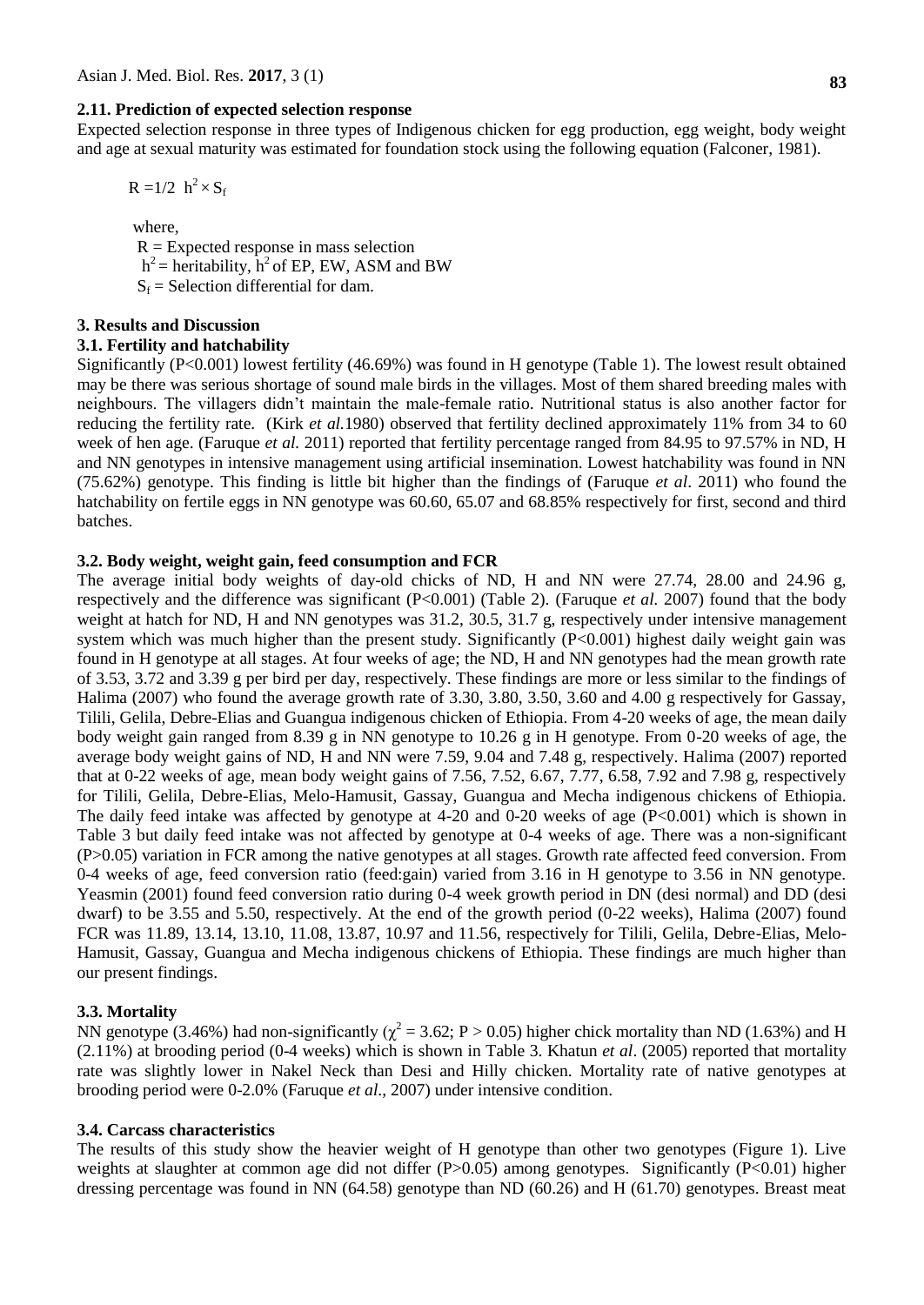weight as percentage of live weight was not affected by genotype but thigh plus drumstick weight as percentage of live weight was affected (P<0.05) by genotype (Table 4). Hossain *et al.* (1991) found that Naked Neck indigenous had 1.5% higher dressing percent and 2.3% more total meat than that in broiler chicken.

|  |  |  | Table 1. Fertility (%) and hatchability (%) of collected indigenous chicken eggs. |
|--|--|--|-----------------------------------------------------------------------------------|
|  |  |  |                                                                                   |

| <b>Parameter</b>                 | Genotype         |                 |                 | <b>Significance</b> |  |
|----------------------------------|------------------|-----------------|-----------------|---------------------|--|
|                                  | ND               |                 | NN              |                     |  |
| Fertility $(\%)$                 | $82.71^{\circ}$  | $46.69^{\circ}$ | $54.52^{\circ}$ | P<0.001             |  |
| Hatchability (%) on fertile eggs | $82.20^{\rm a}$  | $77.07^{ab}$    | $75.62^b$       | P<0.05              |  |
| Dead in germ $(\%)$              | 16.61 $^{\circ}$ | $34.72^a$       | $27.59^{b}$     | P<0.001             |  |

a,b,c Means within a row with no common superscripts differ significantly at  $(P<0.05)$  and  $(P<0.001)$ 

### **Table 2. Performance of indigenous chicken of foundation stock during brooding and growing period.**

| <b>Parameter</b>                  | Age      |                 | Genotype           | <b>Significance</b> |               |
|-----------------------------------|----------|-----------------|--------------------|---------------------|---------------|
|                                   | (week)   | <b>ND</b>       | H                  | <b>NN</b>           |               |
| Day old weight $(g)$              |          | $27.74^{a}$     | $28.00^a$          | $24.96^b$           | P<0.001       |
| Daily weight gain $(g/b)$         | $0 - 4$  | $3.53^{b}$      | $3.72^{\rm a}$     | 3.39 <sup>c</sup>   | P<0.001       |
|                                   | $4 - 20$ | $8.47^{b}$      | $10.26^{\circ}$    | $8.39^{b}$          | P<0.001       |
|                                   | $0 - 20$ | $7.59^{b}$      | $9.04^{\text{a}}$  | $7.48^{b}$          | P<0.001       |
| Daily feed intake $(g/b)$         | $0 - 4$  | 11.66           | 11.82              | 12.08               | NS.           |
|                                   | $4 - 20$ | $41.36^{\circ}$ | $49.64^{\text{a}}$ | $45.38^{b}$         | P<0.001       |
|                                   | $0 - 20$ | $35.25^{\circ}$ | $41.84^{\circ}$    | $38.55^{b}$         | P<0.001       |
| Feed conversion (kg feed/kg gain) | $0 - 4$  | 3.37            | 3.16               | 3.56                | $NS(P=0.054)$ |
|                                   | $4 - 20$ | 4.99            | 4.83               | 5.40                | $NS(P=0.284)$ |
|                                   | $0 - 20$ | 4.80            | 4.65               | 5.15                | $NS(P=0.408)$ |

a,b,c Mean within a row with no common superscripts differ significantly at  $(P<0.001)$ 

# **Table 3. Effect of genotype on chick mortality (%) at brooding period (0-4 weeks).**

| $\sim$<br>$\cdots$ where $\sim$<br>$\cdot$ | $-$<br>$\mathbf{1}$ | --<br>.                                    | <b>NIN</b><br>TAT A | . .                  | $- - - -$          |
|--------------------------------------------|---------------------|--------------------------------------------|---------------------|----------------------|--------------------|
| $^{6}$ %<br>NЛ                             | $\sim$<br>1.03      | . .<br>the contract of the contract of the | $\sim\cdot$ .       | $\cdot$<br>$- - - -$ | .v.<br>- - - - - - |

# **Table 4. Effect of genotype on carcass characteristics.**

| <b>Parameter</b>                                | Genotype    |                 |                 | <b>Significance</b> |
|-------------------------------------------------|-------------|-----------------|-----------------|---------------------|
|                                                 | ND          |                 | NN              |                     |
| Live weight at $12$ weeks $(g)$                 | 862.00      | 869.80          | 848.40          | P > 0.05            |
| Dressing %                                      | $60.26^{b}$ | $61.70^{b}$     | $64.58^{\rm a}$ | P<0.01              |
| Breast meat weight as % of live weight          | 10.40       | 9.37            | 10.64           | P > 0.05            |
| Thigh plus drumstick weight as % of live weight | $17.76^{b}$ | $19.14^{\rm a}$ | $19.64^{\rm a}$ | P<0.05              |

abMeans with dissimilar superscripts in a row are significantly different

## **Table 5. Egg production (No) performance of indigenous chicken (EP: 24-40 weeks=112 days).**

| <b>Parameter</b> | Group    |                      |                       |                 | <b>Significance</b> |  |
|------------------|----------|----------------------|-----------------------|-----------------|---------------------|--|
|                  |          | ND                   | H                     | NN              |                     |  |
| Average          | Selected | 68 (60.7%)           | 70 (62.5%)            | $67(59.8\%)$    | $NS(P=0.07)$        |  |
|                  | Whole    | $60^{\circ}$ (53.6%) | $56^{\circ} (50.0\%)$ | $55^b$ ((49.1%) | P< 0.01             |  |
| Maximum          | Selected | 83 ((74.1%)          | 89 ((79.4%)           | 76 (67.8%)      |                     |  |
|                  | Whole    | 83 (74.1%)           | 89 (79.4%)            | 79 (70.5%)      |                     |  |
| Minimum          | Selected | 61 (54.4%)           | 57 (50.8%)            | 56 (50.0%)      |                     |  |
|                  | Whole    | 21((18.7%)           | 15 (13.4%)            | 21 (18.7%)      |                     |  |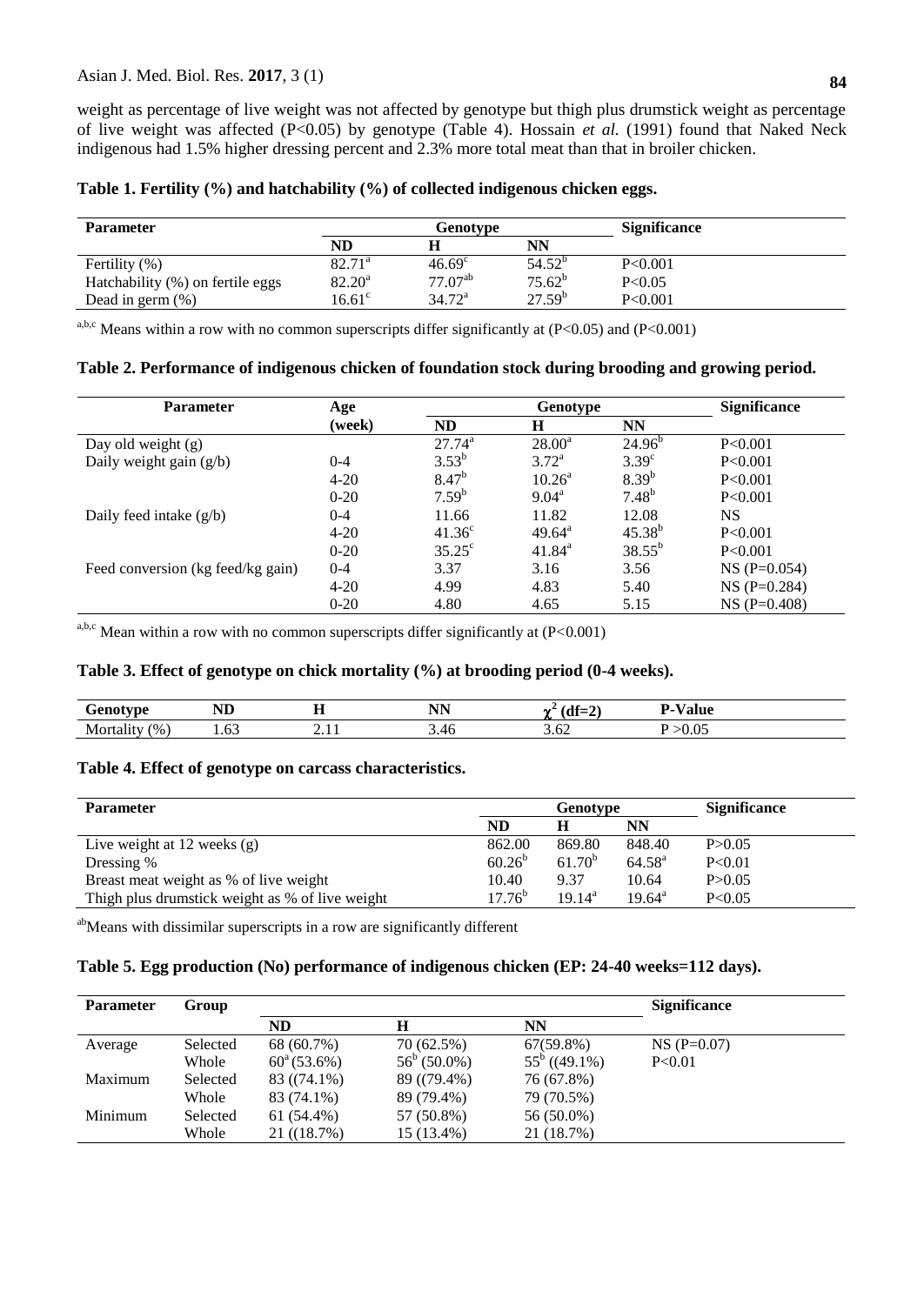**Table 6. Effect of genotype on egg quality.**

| <b>Parameter</b>          |           | Genotype        |                    | <b>F</b> - value and |
|---------------------------|-----------|-----------------|--------------------|----------------------|
|                           | ND        | H               | NN                 | <b>Significance</b>  |
| Egg weight $(g)$          | 42.15     | 40.08           | 41.00              | 2.023NS              |
| Shape index               | $77.56^a$ | $79.20^{\rm a}$ | $70.57^{\rm b}$    | $29.68***$           |
| Breaking strength (kg/cm) | 0.342     | 0.358           | 0.383              | 1.827NS              |
| Haugh unit                | $77.06^a$ | 66.10 $^{b}$    | 76.21 <sup>a</sup> | $12.221***$          |

<sup>ab</sup>Means with dissimilar superscripts in a row are significantly different. NS=Non-significant, \*\*\*= significant at  $(P<0.001)$ 

**Table 7. Expected response to selection of indigenous chicken for different traits.**

| <b>Selection</b> |    | Trait      | Genotype |           |          |  |  |  |
|------------------|----|------------|----------|-----------|----------|--|--|--|
| parameter        |    |            | ND       | Н         | NΝ       |  |  |  |
| Expected         |    | <b>ASM</b> | $-0.494$ | $-1.812$  | $-0.540$ |  |  |  |
| response         | to | <b>BW</b>  | $-7.322$ | $-20.535$ | $-1.830$ |  |  |  |
| selection        |    | EW         | $-0.075$ | $-0.057$  | 0.018    |  |  |  |
| (R)              |    | EP         | 0.562    | 0.932     | 0.755    |  |  |  |



**Figure 1. The average weight of indigenous chicken until the age of twenty weeks.**

#### **3.5. Egg production**

Egg production of indigenous chicken (whole group) was significantly affected by genotype (Table 5). Higher egg production in selected group was found in H (70) genotype than ND (68) and NN (67) genotypes but difference was not significant (P=0.07) (Table 6). Higher egg production rate (24 weeks to 40 weeks) in selected group was observed in H (62.5%) than ND (60.7%) and NN (59.8%). Faruque *et al.* (2010a) reported that egg production rate (24 weeks to 40 weeks) in selected group in their three consecutive generations were 39.60, 55.93, 33.70 % for ND; 33.79, 50.53, 39.13 % for H and 33.36, 59.91, 37.92 % for NN. Their findings were much lower than our present findings. Huque (1999) reported that under intensive rearing system, the annual egg production of selected Naked Neck, Hilly and Non-descript Deshi was 141, 101 and 121, respectively. Faruque *et al.* (2010b) observed that from starting to ten month of laying period, egg production of selected ND, H and NN was 108, 104 and 112, respectively under intensive production system.

### **3.6. Egg quality**

The mean values for the qualities of eggs collected from indigenous hens kept under intensive management are presented in Table 7. Published information on egg quality of indigenous hens is very limited. Highest egg weight was found in ND (42.15 g) than H (40.08 g) and NN (41.00 g) genotypes but difference was not significant (P>0.05). Islam *et al*. (1981) observed that average egg weight was 35.5g in indigenous chicken of Bangladesh. Khatun *et al*. (2005) found average egg weight of 42.94, 40.25 and 42.08 g respectively, for NN, H and ND genotypes under intensive system of rearing. This finding was more or less similar to the present finding. Significantly (P<0.001) highest shape index was found in H (79.20) than other two genotypes. Similar result was also reported by Khatun *et al.* (2005) who found highest shape index in H (79.0) genotype.

Breaking strength was not significantly (P>0.05) affected by genotype. Highest breaking strength was found in NN (0.383). Galal *et al. (*2000) stated that Naked Neck hen eggs were stronger in terms of shell breaking strength than normal feathered and full-feathered genotypes. Significantly (P<0.001) highest Haugh unit was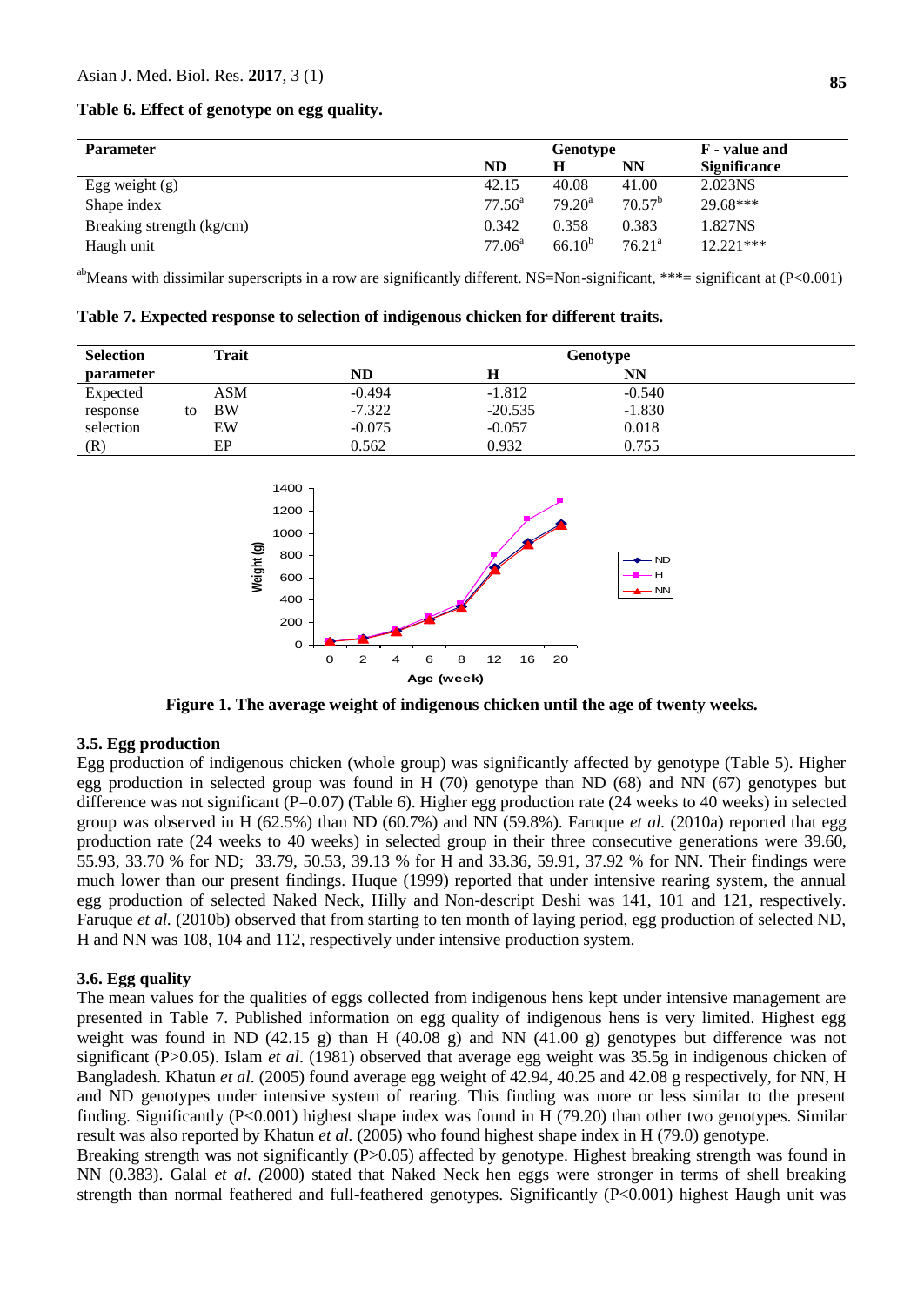#### Asian J. Med. Biol. Res. **2017**, 3 (1)

found in ND (77.06) genotype. Yeasmin and Howlider (1998) observed better egg quality in indigenous fullfeathered layers compared to indigenous autosomal dwarf chickens (adw).

#### **3.6. Expected response to selection**

Genotype wise expected response to selection for 280 days egg production is shown in Table 7. As a result of selection, egg production is expected to improve by 0.562, 0.932 and 0.755% with minimum decrease in age at first egg of 0.494, 1.812 and 0.540 days and marginal decline in egg weight of 0.075, 0.057 and increase in egg weight of 0.018 g, respectively for ND, H and NN genotype. Faruque *et al.* (2010a) reported that expected response to selection in their three consecutive generations were 0.116, 0.565, 0.344% eggs for ND; 0.107, 0.337, 0.411 % eggs for H and 0.084, 0.709, 0.246 % eggs for NN. Their findings were much lower than our present findings. Chatterjee and Misra (2000) and Singh and Singh (1997) observed the average responses to be 1.18 and 1.05 eggs per generation, respectively in different White Leghorn population. These values were much higher than the present findings.

#### **4. Conclusions**

Fertility, hatchability, dead in germ, mortality, egg production (whole group), egg weight, and Haugh unit were better in ND genotype. Chick weight, daily growth, FCR, live weight, egg production (selected group), shape index and expected response to selection for egg production were better in H genotype. On the other hand, carcass characteristics and breaking strength were better in NN genotype. These findings of the study also give an impetus for continuing the research for more generations to fulfill onward objectives of the long-term programme. It conversely means that indigenous chicken will probably respond to pure breeding selection program. However, the expected response, which has been calculated just from the selection of parents to form the generation one  $(G_1)$ , has given us this hint.

#### **Acknowledgements**

Special thanks to the authority of BLRI for taking such initiative research and all the related scientists of this work.

#### **Conflict of interest**

None to declare.

#### **References**

- Ahmed ST and MA Ali, 2007. Performance of Synthetic, Desi, Synthetic х Desi and Synthetic х Star cross brown chicken at marketing. Proceedings of the 5<sup>th</sup> International Poultry Show and Seminar. Organized by World's Poultry Science Association. Bangladesh Branch, 01-03 March 2007, pp. 18-25.
- BBS ,2006. Bangladesh Bureau of Statistics. Statistical Pocket Book, Dhaka, Bangladesh.
- Chatterjee RN and BS Misra, 2000. Expected response and rate of inbreeding in a closed flock of White Leghorn under long term selection. Indian Journal of Poultry Science, 35: 315-317.
- Falconer DS, 1981. Introduction to Quantitative Genetics. Second Edition. Chapter 11. Selection response and its prediction. pp. 171-177.
- Faruque S, MA Afroz and MS Islam, 2010a. Evaluation of response to selection in chicken. Int. J. BioRes., 1: 01-05.
- Faruque S, MM Rahman and MN Islam, 2011. Evaluation of the performance of native chickens and estimation of genetic parameter for body weight. Proc.  $7<sup>th</sup>$  International Poultry Show and Seminar, 2011. Bangabandhu International Conference Centger, Dhaka, Bangladesh. pp. 199-205.
- Faruque S , NR Sarker , MN Islam and MSK Sarker, 2007. Performance of native chickens under intensive system. Journal of Bangladesh Agricultural University, 5: 283-288.
- Faruque S, NU Siddiquee, MA Afroz and MS Islam, 2010b. Phenotypic characterization of Native Chicken reared under intensive management system. Journal of Bangladesh Agricultural University, 8: 79-82.
- Galal A, AH El-Attar and MM Fathi, 2000. Laying performance of naked neck and frizzled genotypes of chicken under low ambient temperature. Egyptian Poultry Science Journal, 20: 889-904.
- Halima H , 2007. Phenotypic and genetic characterization of indigenous chicken populations in Northwest Ethiopia. Ph.D. Thesis, University of the Free State, Bloemfontein, South Africa.
- Hossain MM , MAR Howlider and MJ Hossain, 1991. Growth performance and meat yield of Naked Neck and broiler chicken in a hot humid environment. The Bangladesh Veterinarian, 8: 4-7.